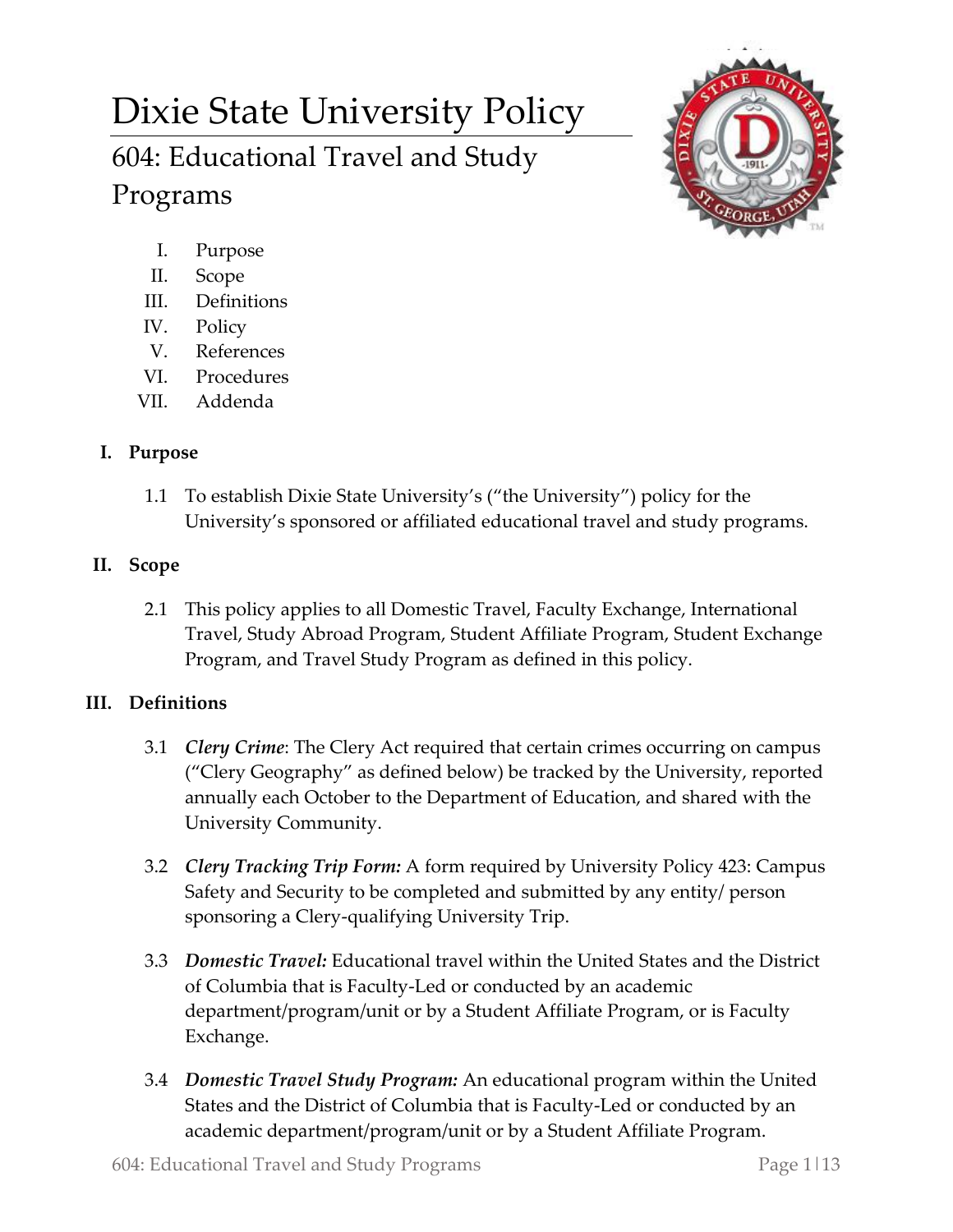- 3.5 *Faculty Exchange*: A program which allows exchange of faculty between the University and a partner institution of the University for the purpose of faculty development, research, and course development.
- 3.6 *Faculty-Led*: Educational travel in which a University faculty member takes a group of students to another location with the purpose of enhancing or offering a course that is unique to the location.
- 3.7 *Faculty***-***Led Study Abroad Proposal***:** A plan submitted by a University faculty member to the Study Abroad Office seeking approval for a Study Abroad Program which includes an application, program description, itinerary, justification, and budget.
- 3.8 *International Travel:* Educational travel outside of the United States and the District of Columbia, including U.S. Territories, that is Faculty-Led or conducted by an academic department/program/unit or by a Student Affiliate Program, or is a Faculty Exchange.
- 3.9 *International Travel Insurance:* Required insurance for any International Travel which must be purchased through the University's Purchasing Department from an approved provider.
- 3.10 *International Travel Procedure Tips:* A University Business Services form to be reviewed and referenced by individuals engaged in International Travel.
- 3.11 *International Traveler's Checklist:* A University Business Services form to be completed by an individual seeking to engage in International Travel in order for the University to assess risk, assist with safety, and prepare the individual for International Travel.
- 3.12 *International Travel Itinerary and Contact Information:* A University Business Services form to be completed with required information for everyone engaged in International Travel, which provides the University an itinerary for the traveler's trip, traveler contact information and destination emergency contact information.
- 3.13 *International Travel Contact and Emergency Information:* A University Business Services form that provides emergency contact information for each traveler at each international destination.
- 3.14 *International Travel Waiver of Liability:* A University Business Services form that provides for the waiver by an individual of any liability claim against the University and its representatives, including but not limited to, its administrators, employees and trustees.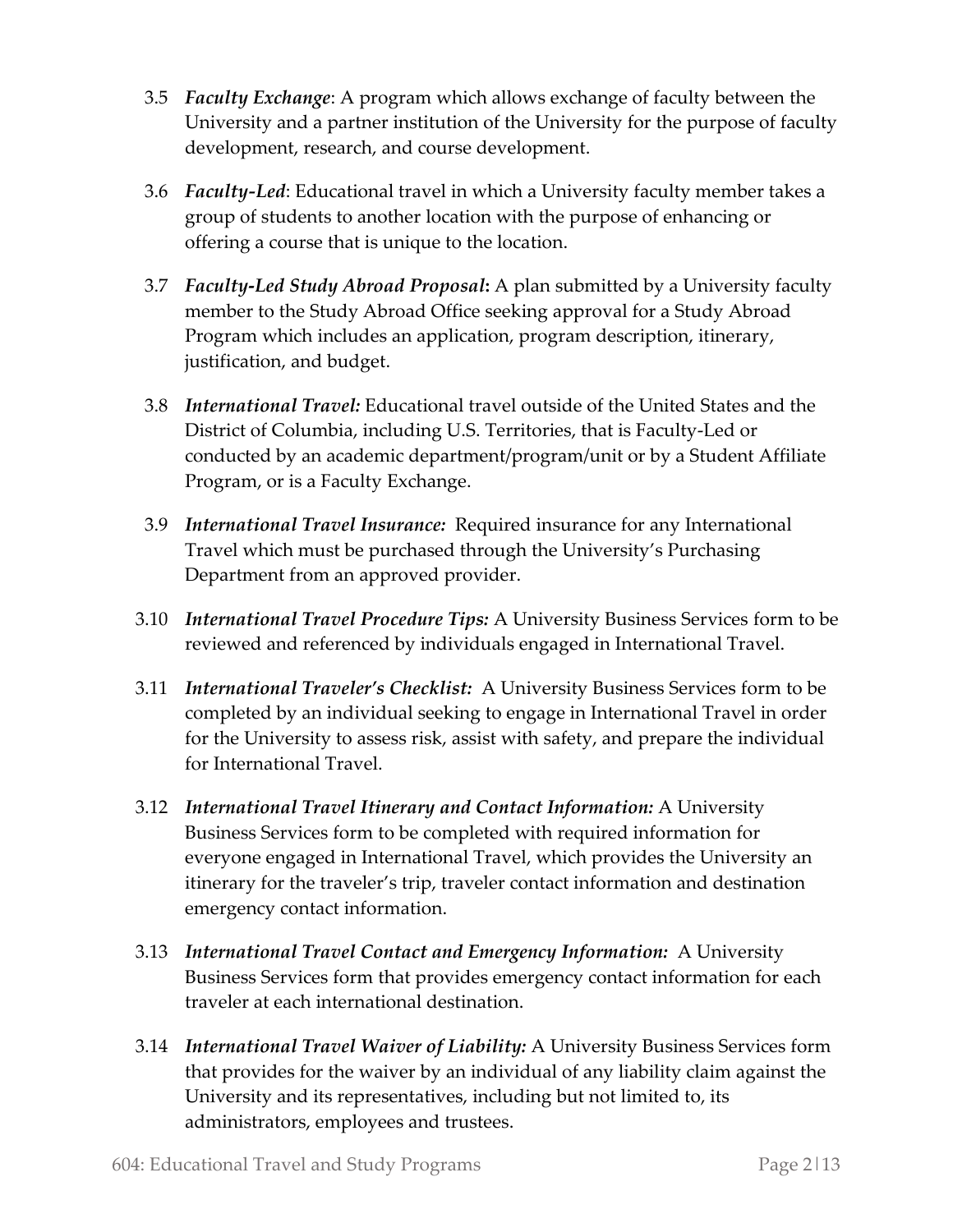- 3.15 *Restricted Travel Area:* Any location for which the U.S. State Department (DOS) has issued a Level 3 or Level 4 Travel Advisory, or the Centers for Disease Control and Prevention (CDC) has issued a Warning Level 3, or a location for which the University has restricted travel.
- 3.16 *Study Abroad Course:* An educational class offered in conjunction with a Study Abroad Program.
- 3.17 *Study Abroad Fee:* A charge for participating in a Study Abroad Program that may include, but is not limited to, travel, application, room, and board.
- 3.18 *Study Abroad Program:* An educational program requiring International Travel, that is Faculty-Led or conducted by an academic department/program/unit, a Student Affiliate Program, or a Student Exchange Program.
- 3.19 *Study Abroad Risk Management & Safety Committee:* A committee to review Level 4 travel exceptions composed of a representative from Risk Management, the University's Police Department, the Study Abroad Coordinator, a member of the Study Abroad Executive Committee, and an attorney from the Office of General Counsel in an advisory role.
- 3.20 *Study Abroad Travel Checklist for Faculty Leaders:* A Study Abroad office form to be completed by a Trip Leader as part of their pre-departure preparations.
- 3.21 *Student Affiliate Program*: A University-approved third-party organization offering international semester-long or summer educational travel opportunities to students.
- 3.22 *Student Exchange Program:* A program in which a student studies abroad at one of the University 's partner institutions and pays tuition to the University. Typically, the student attends the partner institution for an entire semester.
- 3.23 *Travel Authorization:* A University Business Services form to be completed by a University employee to obtain the University's authorization for travel.
- 3.24 *Travel Study Program*: A Domestic or International Travel program that is Faculty-Led or conducted by an academic department/program/unit.
- 3.25 *Trip Leader:* The University employee responsible for a Travel Study Program or Study Abroad Program.
- 3.26 *Trip Emergency Action Plan:* A document created by a Trip Leader for International Travel prior to seeking the University's authorization for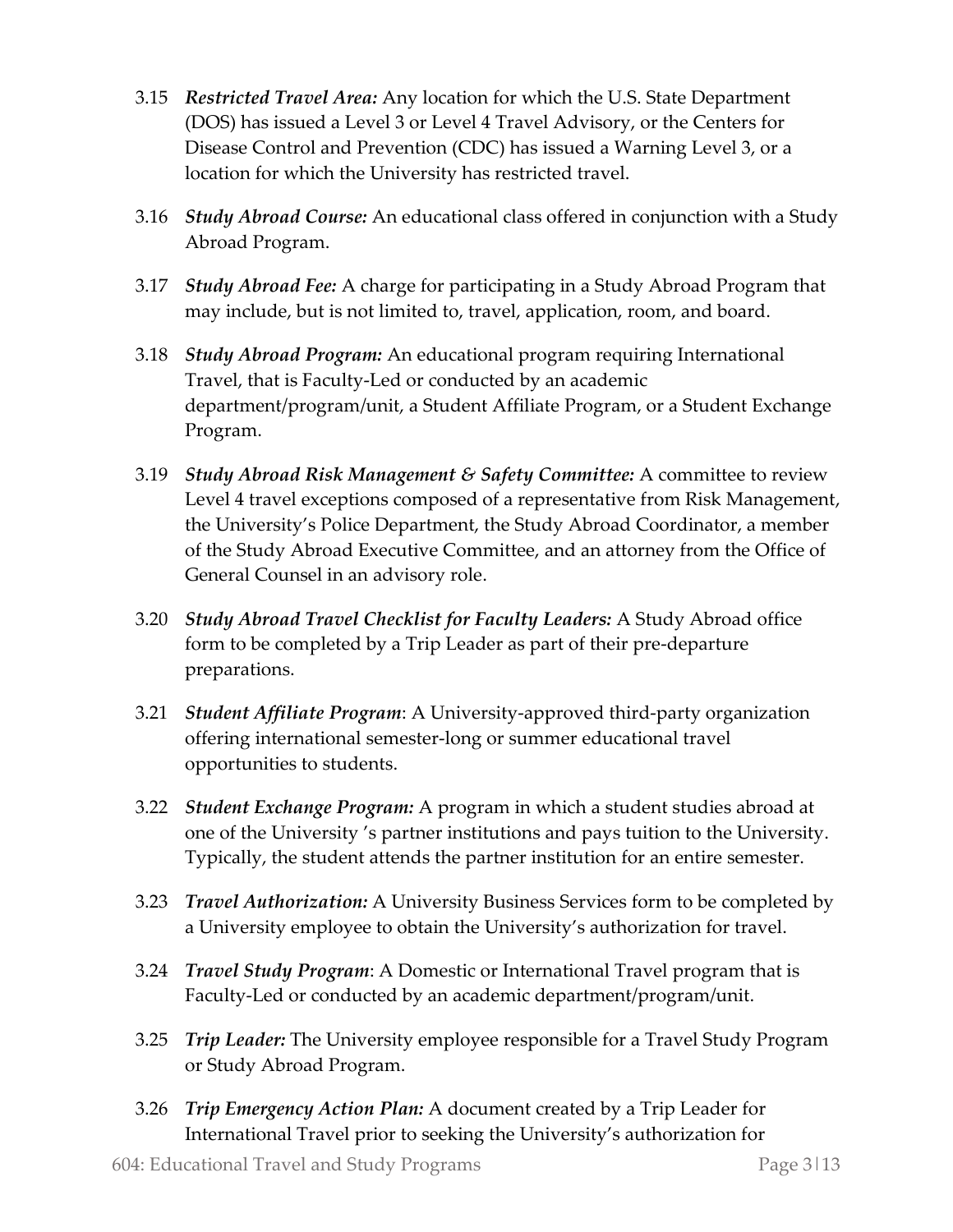International Travel.

## **IV. Policy**

- 4.1 University-funded and/or University-sponsored Travel Study Programs, whether Domestic Travel or International Travel, must be preapproved by the appropriate supervisor(s) or University authority as outlined in Section VI. Procedures. Continued ongoing review by the appropriate University authority as well as the University's Purchasing, Risk Management and Study Abroad offices must be done throughout the process of seeking approval for travel. Faculty and staff participating in non-University sponsored/funded travel are prohibited from using University resources or representing in any way that the University is sponsoring or funding the non-sponsored/funded travel.
- 4.2 If the University's name and/or resources are used and/or associated in any manner with the promotion or implementation of educational group travel, then the travel is deemed an official activity of the University and must abide by the following requirements:
	- 4.2.1 All student participants must enroll in either a credit-bearing course, such as a "2990 Seminar," or a non-credit course related to the travel.
		- 4.2.1.1 In the case of a credit-bearing Travel Study Program, the course must meet the same academic standards, award similar credit, and be subject to the same University control as other courses and programs offered by the University (see Policy 603 Curricular Integrity of Special Learning Activities).
		- 4.2.1.2 Consistent with University Policy 603, academic credit will not be awarded for travel alone; instead, students are required to complete an academic project.
		- 4.2.1.3 Any University entity that sponsors a trip as detailed in Policy 423, 4.12 is required to enter details of this trip on the University's Clery Tracking Trip Form.
	- 4.2.2 As an official University activity, a Travel Study Program's liability is generally covered under the University's State Risk Management insurance with the following exception:
		- 4.2.2.1 International Travel is not covered under the University's State Risk Management insurance and requires the purchase of University Risk Management-approved International Travel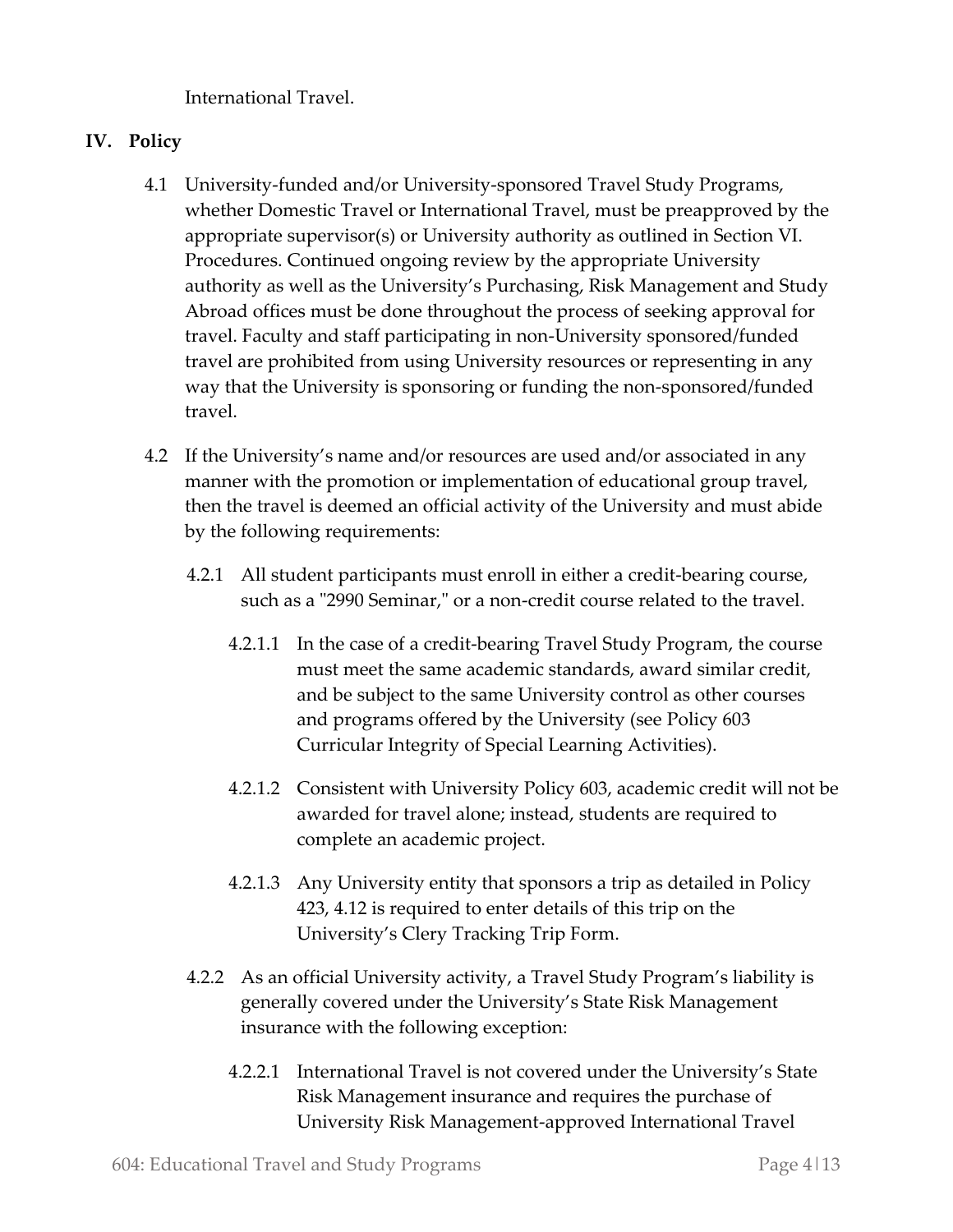Insurance through the University's Purchasing Department as set forth in Section VI. Procedures.

- 4.2.3 A Travel Study Program may not unduly take students and/or faculty away from regularly-scheduled courses. Travel Study will be scheduled in such a way that it does not require students and/or faculty to leave their regularly-scheduled courses for more than two (2) days.
- 4.2.4 The costs of operating a Travel Study Program are covered by the revenue generated from the fees charged to participants. If for any reason the actual costs of the Travel Study Program exceed the revenue generated through these fees, the operating budget of the faculty's academic program or the sponsoring academic administrative unit must cover the shortfall.
- 4.2.5 Travel is subject to University Policy 423, 4.12 Clery reporting requirements for University Trips.
- 4.3 Domestic Travel Study Program
	- 4.3.1 Before advertising or promoting a Travel Study Program, the sponsoring faculty, program, or unit must receive the respective academic dean's approval. In seeking approval, the faculty or academic program must demonstrate the following to the dean:
		- 4.3.1.1 That all participants will be enrolled in either a credit or notcredit course;
		- 4.3.1.2 That credit is not awarded for travel alone;
		- 4.3.1.3 That the Travel Study Program does not unduly take students or faculty away from other regularly-scheduled coursework or duties; and
		- 4.3.1.4 That there is sufficient revenue to cover all of the Travel Study Program's expenses, either from the Travel Study Program's student-generated fees or from the operating budget of the sponsoring academic program or unit.
		- 4.3.1.5 That Clery statistics will be collected in all locations used by students and controlled by the University during the trip and used to support educational purposes, per University Policy 423, 4.12 and required report details will be submitted on the University's Clery Tracking Trip Form.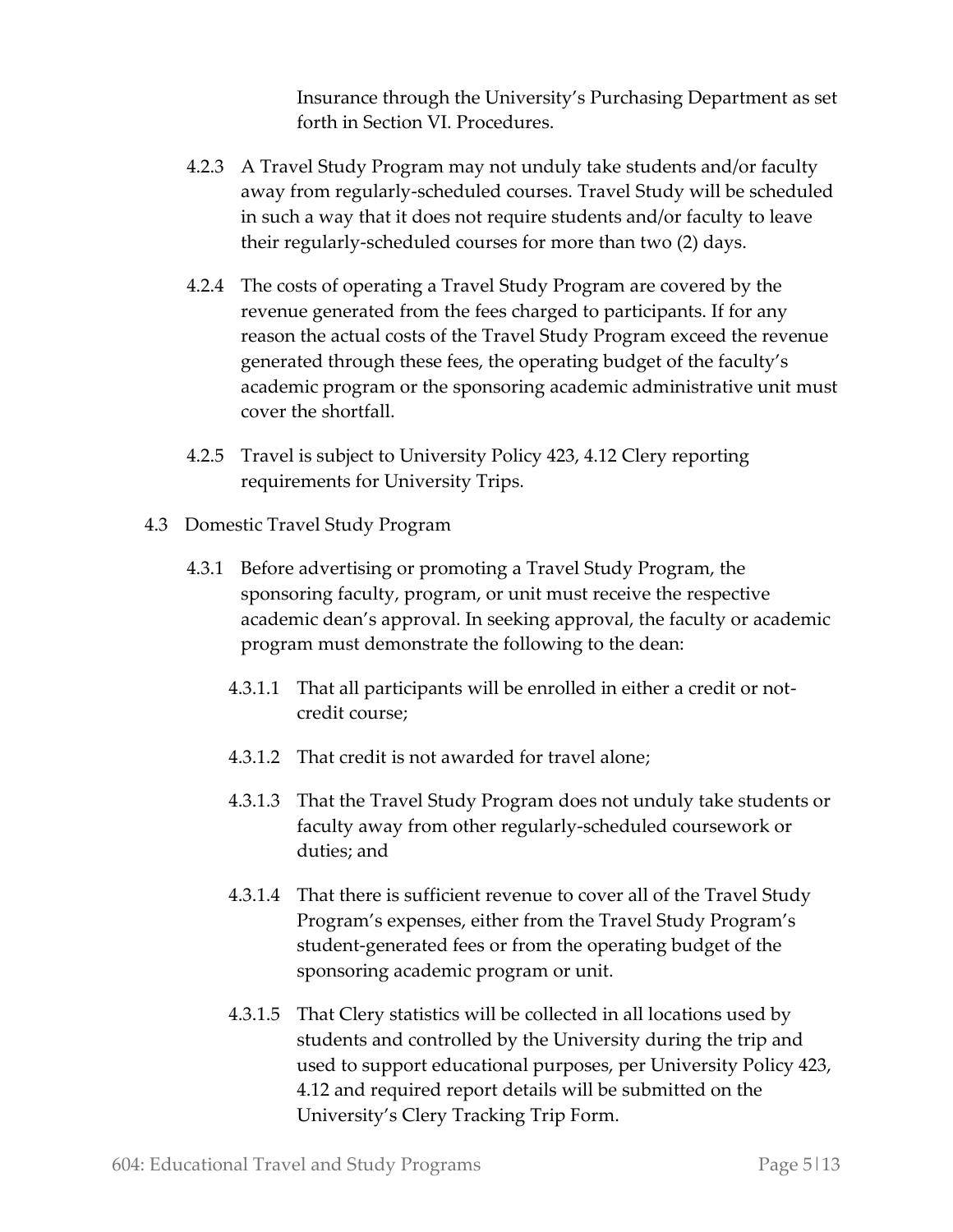#### 4.4 Study Abroad Program

- 4.4.1 Before advertising or promoting any Study Abroad Program, the sponsoring faculty, program, or unit must meet all requirements as stated in this policy and procedures and the Study Abroad Office Proposal Development Procedures. (See Addenda for a link to the Faculty Resources section on the Study Abroad website).
- 4.4.2 International Travel to destinations which have a Level 4 Travel Advisory on the US State Department's website generally will not be approved. For a Level 4 travel exception to be made, a request for exception must be reviewed and approved by the Study Abroad Risk Management & Safety Committee; all program participants must execute an additional liability waiver specific to the Level 4 status; and all program participants must complete a Risk Management consultation and training prior to travel to a Level 4 destination. International Travel to destinations which have a Level 3 Travel Advisory should reconsider travel and will only be approved when the business circumstances warrant an increased risk of travel and require a Risk Management Consult. Level 2 travelers should exercise increased caution, and Level 1 travelers exercise normal precautions. See the Procedures section below for required steps that will guide faculty, staff, and students seeking approval for International Travel.
- 4.4.3 Participants in a Study Abroad Program must meet all requirements stated in University policy and listed under the Study Abroad Program on the Study Abroad website (See Addenda for a link to the Study Abroad website) to participate in any Study Abroad Program. Additionally, compliance with the following Clery reporting requirements must be met:
	- 4.4.3.1 If the University sends students on a Study Abroad Program at a location or facility that the University does not own or control, the University does not have to include statistics for Clery Crime that occur in those facilities. However, if the University rents or leases space for University students in a hotel or student housing facility, the University is in control of that space for the time period covered by the agreement, and Clery Crime Statistics must be included as Non-Campus Clery Geography.
- 4.4.4 Any University entity sponsoring any trip is required to enter details of the trip on the Clery Tracking Trip Form.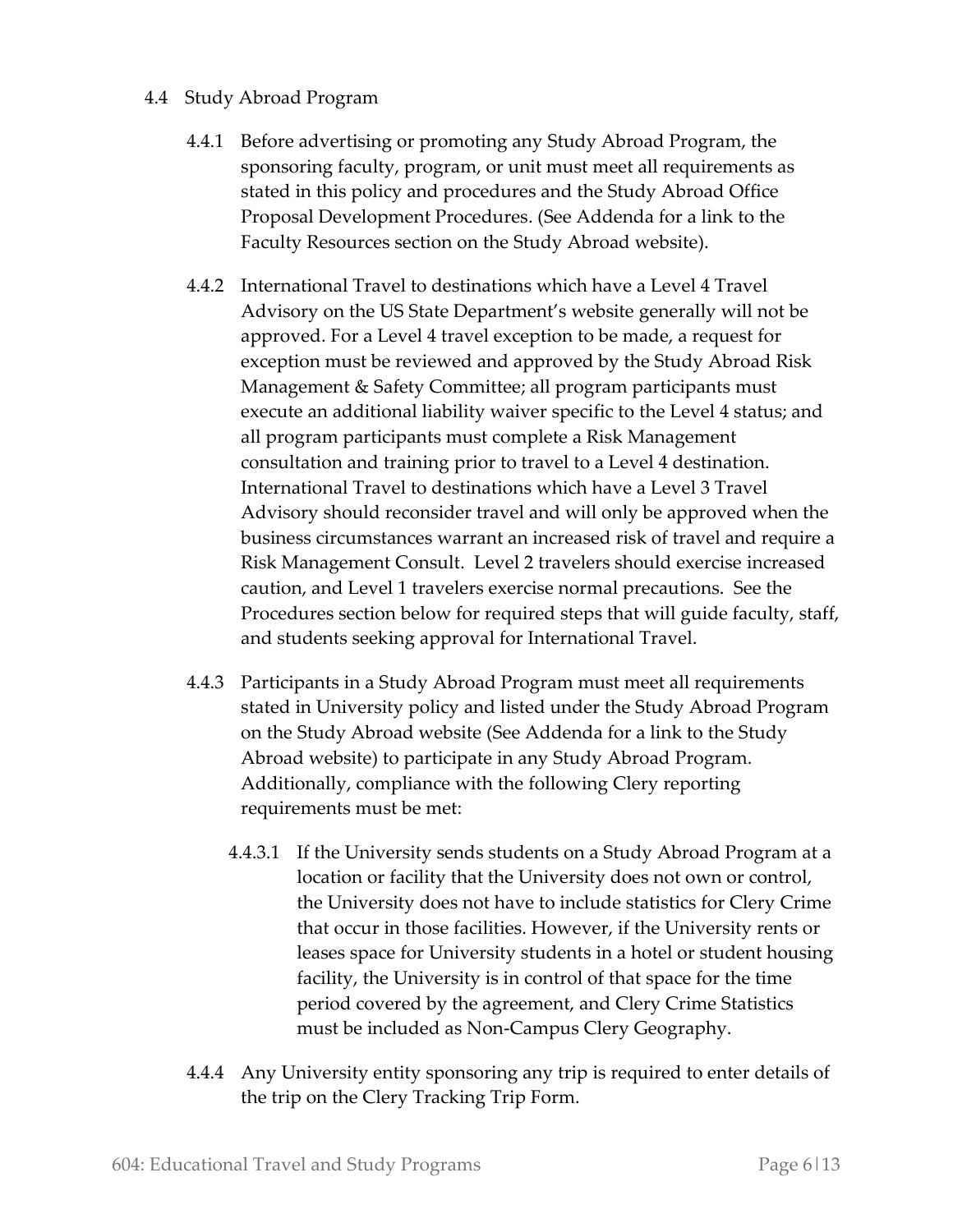- 4.4.4.1 Faculty-Led Study Abroad Program
	- 4.4.4.1.1 A Faculty-Led Study Abroad Proposal must be submitted and approved by the Study Abroad Office according to the procedure described in Section VI below.
	- 4.4.4.1.2 Faculty Eligibility and Compensation
		- 4.4.4.1.2.1 University faculty and staff who hold credentials making them eligible to teach courses in the specific department offering the credit associated with the trip may be instructors for a Study Abroad Course(s) pending submission and approval of a Faculty-Led Study Abroad Proposal through the Study Abroad Office.
		- 4.4.4.1.2.2 Faculty will be compensated in accordance with credit hours produced by the Study Abroad Course and in accordance with Faculty Workload Policy 635 as well as travel fees not to exceed the amount listed in the Faculty-Led Study Abroad Proposal.
	- 4.4.4.1.3 The time spent and assignments required may not count for two courses associated with one trip.
	- 4.4.4.1.4 A Study Abroad Course may be dual-listed under two prefixes if the instructor qualifies to teach in two areas (e.g. English & History).
	- 4.4.4.1.5 Study Abroad Fees may be attached directly to student accounts and are excluded from the curriculum course fee approval process described in University Policy 614. Instead, these fees undergo a separate approval process outlined in University Policy 614.
	- 4.4.4.1.6 If a Study Abroad Course requires a course fee as outlined in Policy 614, the regular curriculum approval process must be followed.
	- 4.4.4.1.7 Faculty-incurred expenses (transportation, lodging and food) may be covered by the Study Abroad Fee, calculated by dividing the estimated expenses evenly among participating students.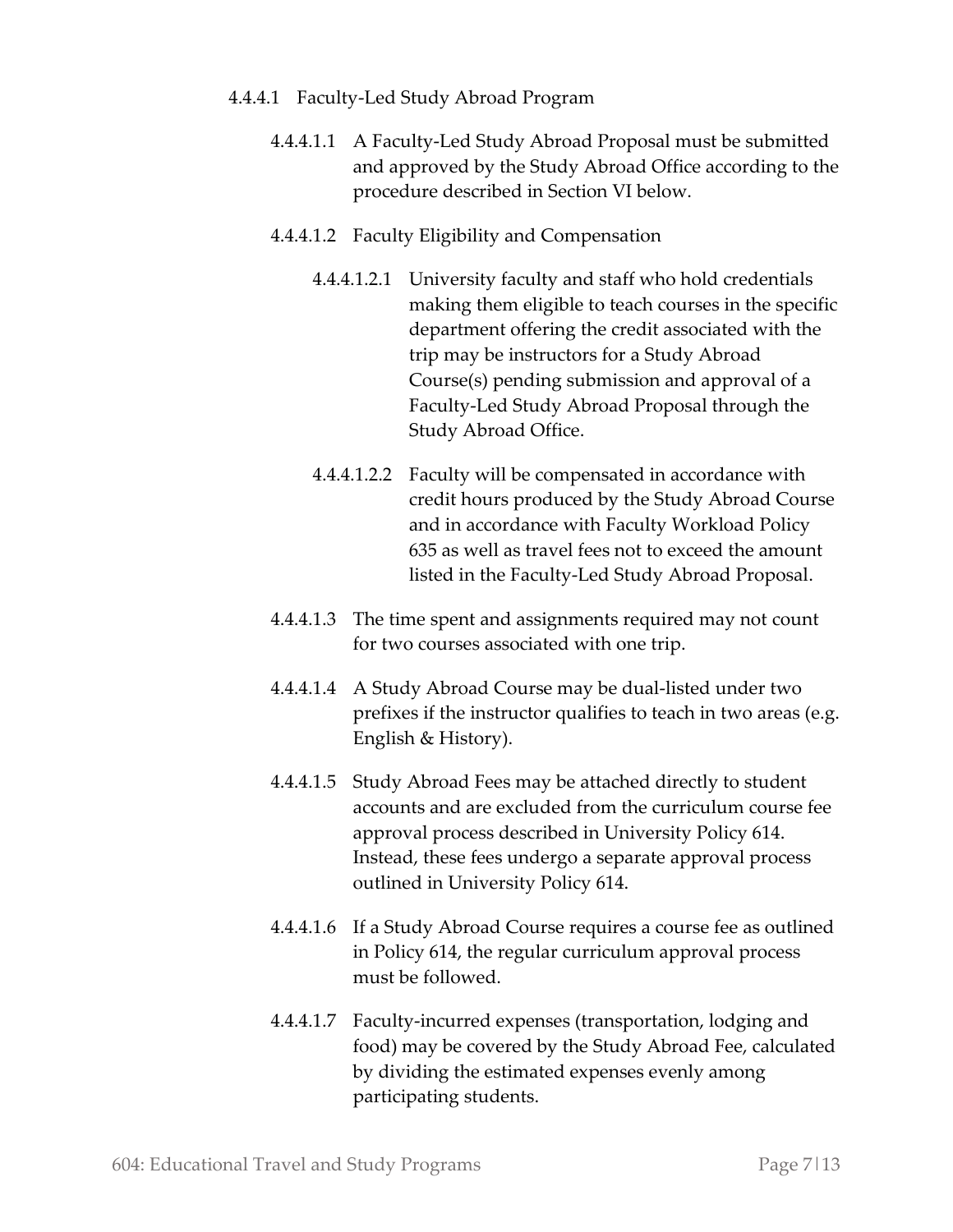- 4.4.4.1.8 Tuition is refundable based on the University's refund deadlines.
- 4.4.4.1.9 All other fee refunds are determined by the refund date published for each trip and are only refundable to the degree that non-recoverable costs have not been expended.
- 4.4.4.1.10 Airfare to and from the International Travel location for faculty leaders may be covered by a third-party affiliate; however, any offer of additional airfare or compensation by a third-party affiliate may not be accepted by a faculty member without preapproval from the Study Abroad Office and Business Services, and will not be approved for use by a faculty leader's family or friends.
- 4.4.4.1.11 If airfare is provided by a third-party affiliate, it may not be included in the calculation of the Study Abroad Fee.
- 4.4.4.1.12 When third party affiliates are used to help facilitate a Faculty-Led program, the contract to engage the thirdparty affiliate must be approved by the University's Office of General Counsel.

## 4.4.4.1.13 Travel Account Balance

- 4.4.4.1.13.1 At the completion of a Study Abroad Program, after all expenses and revenues have been reconciled, any remainder in the Study Abroad Fee balance over \$100 per student will be refunded.
- 4.4.4.1.13.2 Non-refunded excess fees remain in the Study Abroad Program's specific trip index code to be used for future trips.
- 4.4.4.1.13.3 If a trip is not repeated for two academic years, any excess funds will be transfer to the Study Abroad Office account.
- 4.4.4.1.13.4 Any non-refunded excess balance of a Study Abroad Fee may only be used to support future Study Abroad Programs or the Study Abroad Office.

#### 4.4.4.2 Student Exchange Program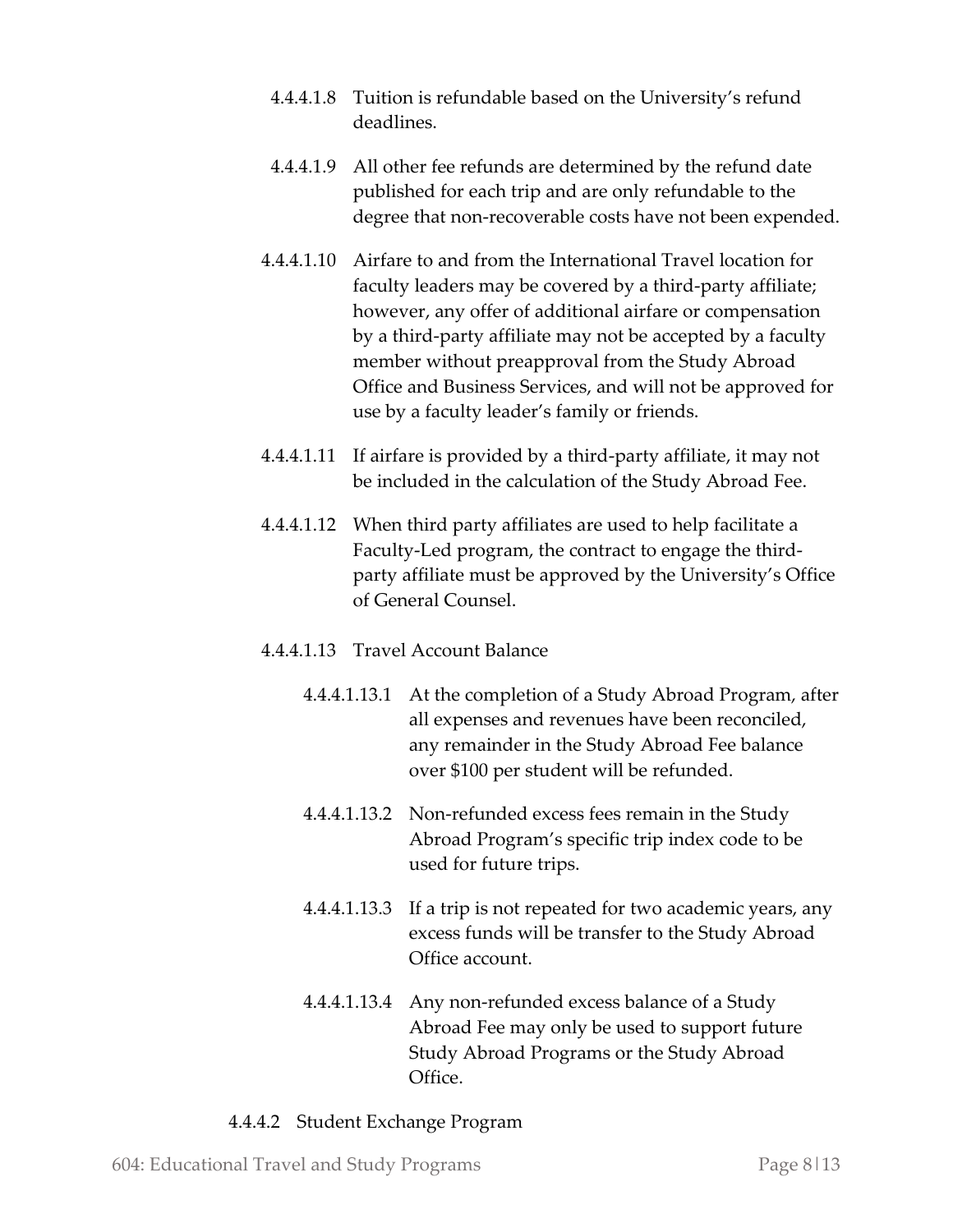4.4.4.2.1 Administration of a Student Exchange Program follows guidelines established in the MOU or Exchange Program Agreement approved by the Office of General Counsel and the Study Abroad Office procedure for each individual Student Exchange Program.

## 4.4.4.3 Student Affiliate Program

- 4.4.4.3.1 Third-party affiliates that have been vetted and approved by the University are recognized as a Student Affiliate Program.
- 4.4.4.3.2 A student participating in travel with an unapproved affiliate is considered to be undertaking an independent travel experience unassociated with the University. Contact the Study Abroad Office for a list of Universityapproved affiliates.
- 4.4.4.3.3 A student applying for a Student Affiliate Program must follow procedures established by the Study Abroad Office. (See Addenda for a link to the Affiliate Program section on the Study Abroad website).
- 4.5 Reporting Title IX and Non- Title IX Discrimination, Harassment and/or Retaliation
	- 4.5.1 Report any incident of, or concern regarding Title IX and Non-Title IX Discrimination, Harassment and/or Retaliation to the University's Director of Equity Compliance and Title IX by phone (435-652-7747) via email to [titleix@dixie.edu](mailto:titleix@dixie.edu) or [report@dixie.edu,](mailto:report@dixie.edu) or by completing the Incident Report Form [https://cm.maxient.com/reportingform.php?DixieStateUniv&layout\\_id=](https://cm.maxient.com/reportingform.php?DixieStateUniv&layout_id=0) [0.](https://cm.maxient.com/reportingform.php?DixieStateUniv&layout_id=0)
- 4.6 Faculty Exchange
	- 4.6.1 A Faculty Exchanges is governed by the general MOU and specific Letter of Agreement (LOA) signed by the officials with signature authority representing the participating universities.
	- 4.6.2 The Global Education Office maintains a repository of MOUs and LOAs signed by the University authorities or designees and follows the directives contained in them to ensure the agreements are implemented.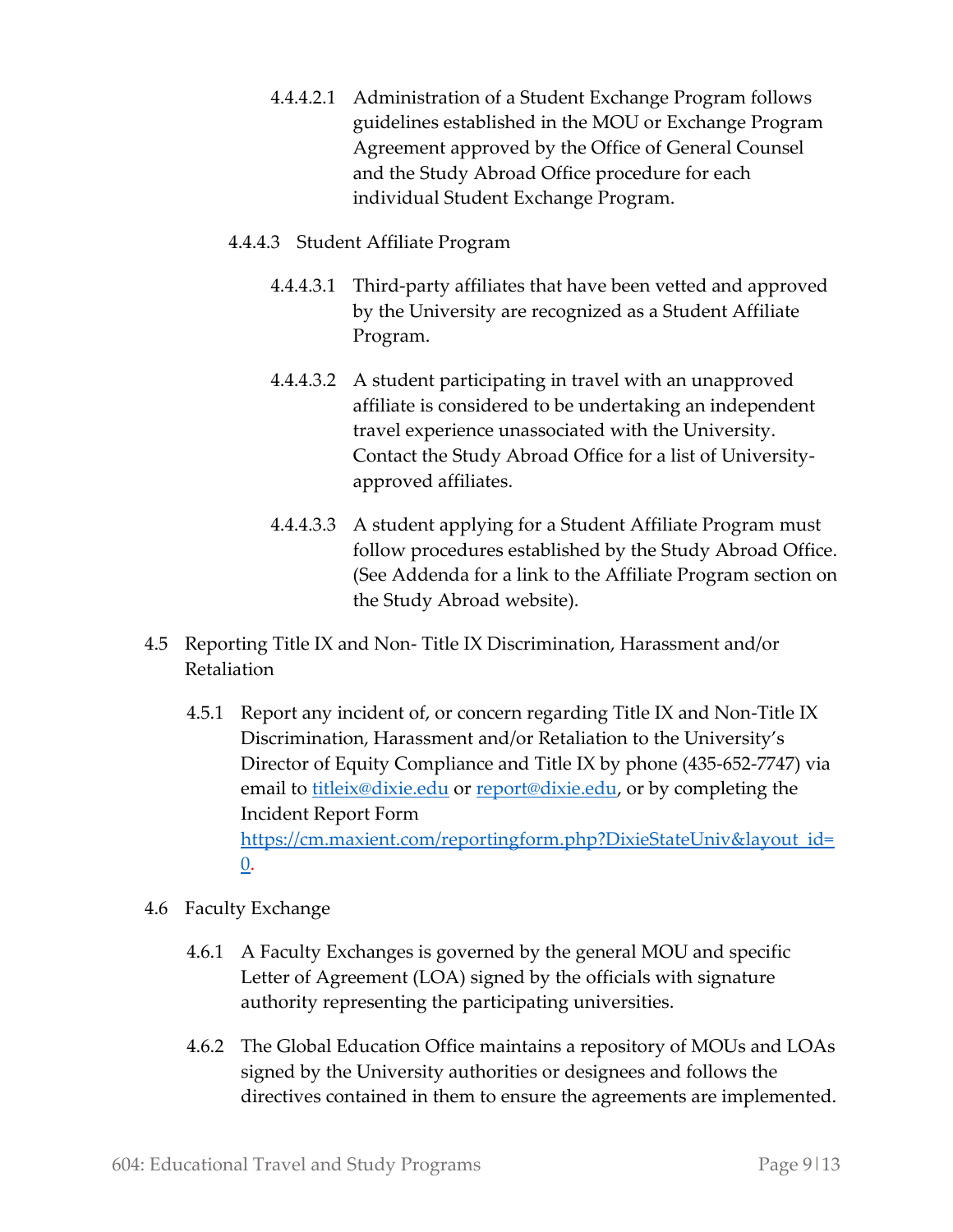#### **V. References**

- 5.1 University Policy 154: Title IX Sex-Based Discrimination, Sexual Harassment and Retaliation
- 5.2 University Policy 164: Protected Class and Non-Title IX Discrimination, Harassment, Sexual Harassment and Retaliation
- 5.3 University Policy 224: International Travel
- 5.4 University Policy 423: Campus Safety & Security
- 5.5 University Policy 603: Curricular Integrity of Special Learning Activities
- 5.6 University Policy 614: Academic Fees
- 5.7 University Policy 635: Faculty Workload

#### **VI. Procedures**

- 6.1 Study Abroad Procedures
	- 6.1.1 A Faculty-Led Study Abroad Proposal must include an application, program description, itinerary, justification, and budget (See Addenda for a link to the University's website).
	- 6.1.2 In seeking approval, the faculty or academic program must demonstrate adherence to all requirements stated in this policy and by the Study Abroad office:
		- 6.1.2.1 Each Faculty-Led Study Abroad Proposal must be reviewed and approved by the following entities: department chair, dean, Study Abroad Advisory Board, Global Education Director, and the Vice President of Academic Affairs and Provost, and President.
		- 6.1.2.2 A new proposal must be submitted for approval each year, even if the Study Abroad Program has been approved in the past.
- 6.2 International Travel Procedures
	- 6.2.1 Allow adequate planning time for, preparation, review and approval. To allow sufficient time for the approval process for International Travel, the Trip Leader must complete a Travel Authorization and obtain appropriate approval signatures on the Travel Authorization; complete an International Travel Traveler's Checklist, International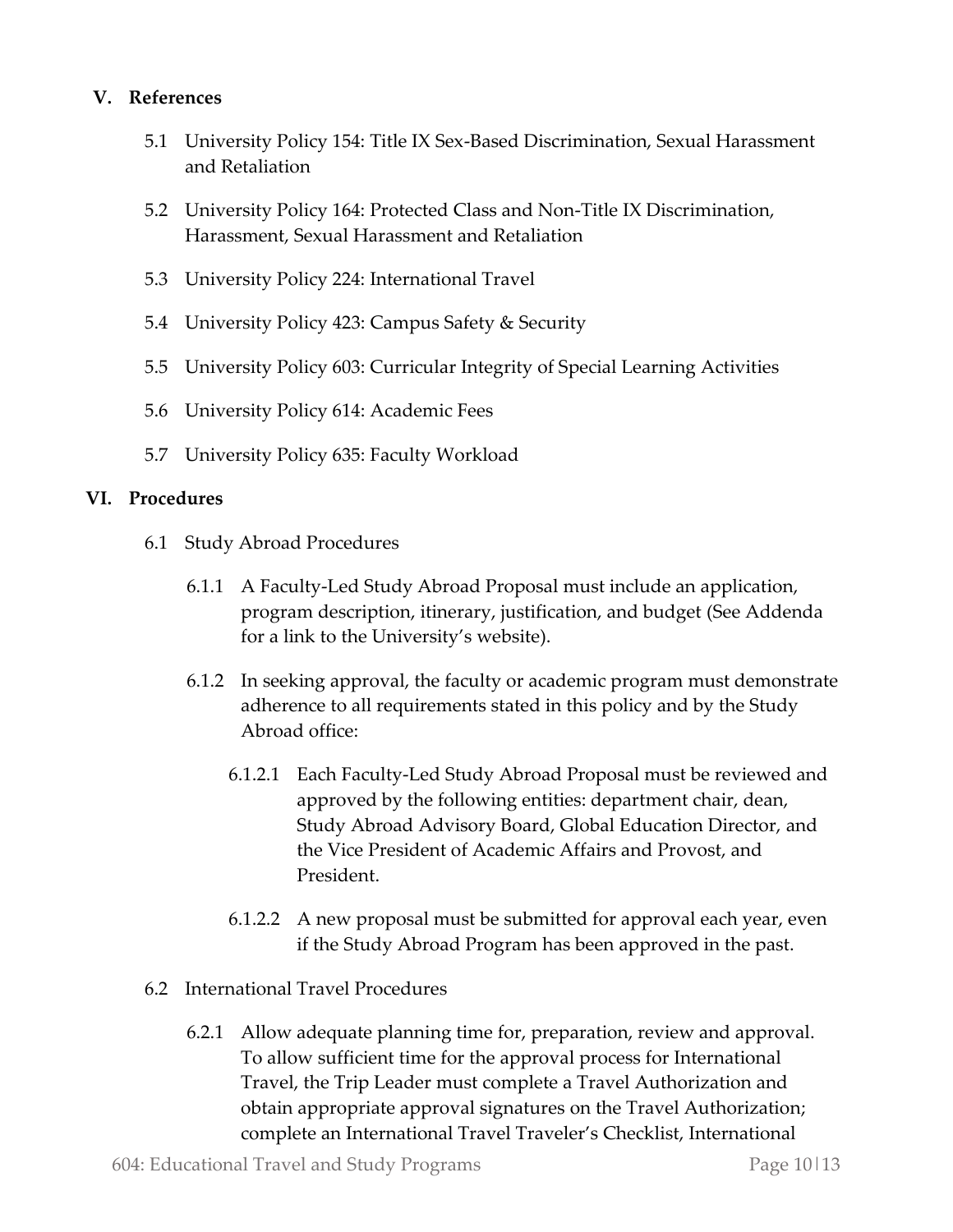Travel Contact and Emergency Info Form, and International Travel Itinerary and Contact Information form; purchase participants' International Travel Insurance; establish a Trip Emergency Action Plan; and have participants sign a Waiver of Liability and any other required documentation for submission for final approval by Business Services Travel Office a minimum of thirty (30) days prior to the proposed departure date.

- 6.2.2 Secure permission with the Department Chair/Dean, or Executive Director/Director to determine feasibility of funding for the proposed travel. Prospective travelers are encouraged to evaluate the proposed travel using the principles of prudence and essentiality. Travel should also be in harmony with the University's mission.
- 6.2.3 Create a detailed itinerary for travel and include budget, locations, dates, times, mode of transport, in-country contacts, lodging, safety/security action plan, daily activities, and a list of participants.
- 6.2.4 Review relevant laws, regulations, customs, and regulatory compliance requirements such as export laws and controls.
- 6.2.5 Review the United States Department of State and the Center for Disease Control websites for warnings or travel alerts for the travel destination to determine if the location is a Restricted Travel Area.
- 6.2.6 Create a written Trip Emergency Action Plan and/or consult with University Risk Management. List emergency and other important contacts domestic and abroad. Develop safe emergency meeting places. Things to consider for the plan include what to do for lost or stolen documents, medical problems, financial contingency, security protection, communication barriers, transportation, civil unrest/threats, evacuation, abduction, weather-related emergencies, and seeking legal advice.
- 6.2.7 All travelers must complete the International Travel Waiver of Liability.
- 6.2.8 International Travel Insurance is required for all international travelers. Purchasing Services facilitates the purchase of this insurance through the approved insurance provider. Contact Purchasing Services for more information.
- 6.2.9 Employees must leave a copy of all documentation with the employee's direct supervisor.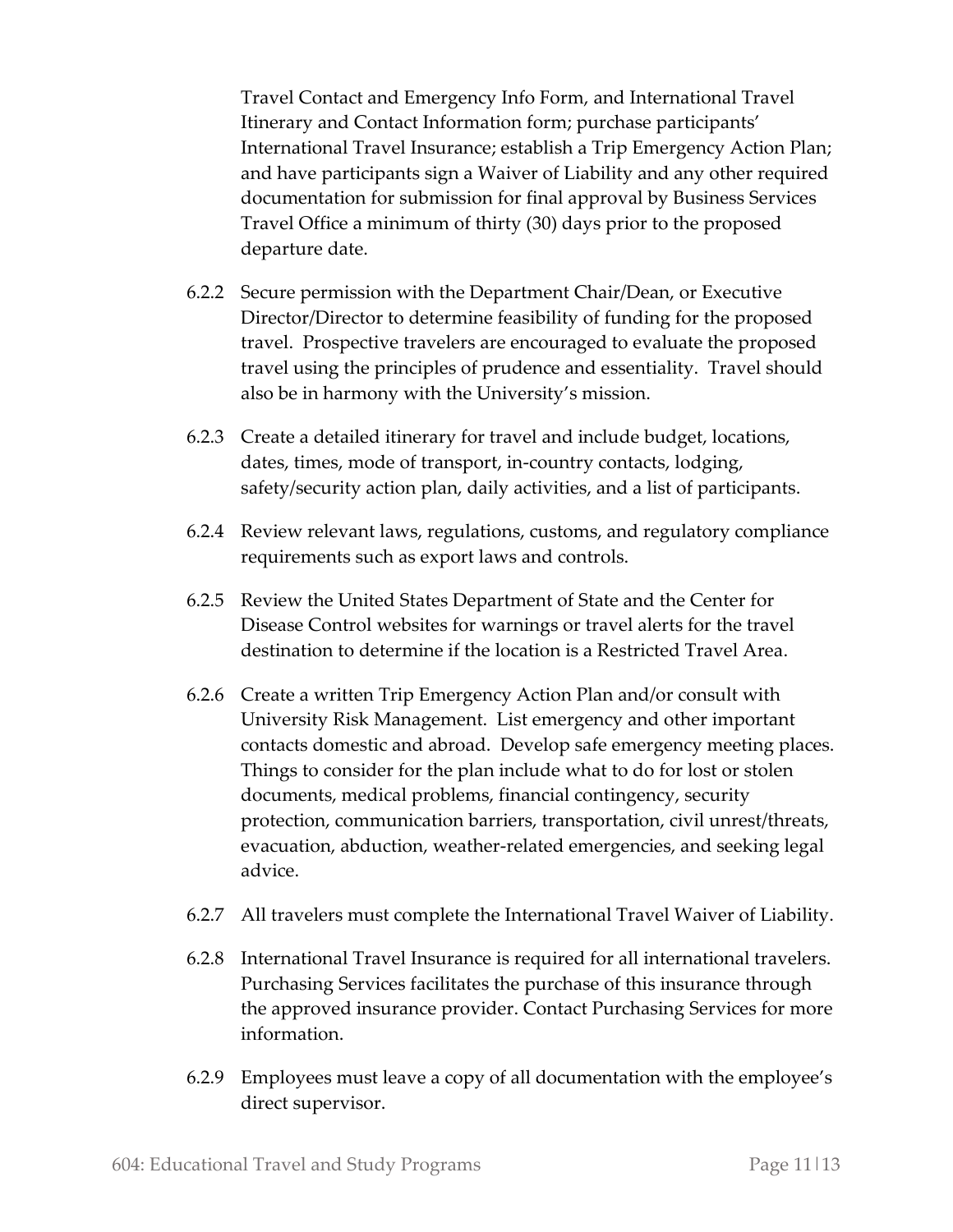- 6.3 Payment Procedures
	- 6.3.1 All payments by Study Abroad Program student participants must follow procedures set forth by the Study Abroad and Business Service offices.
	- 6.3.2 Individuals making Study Abroad Fee payments must have submitted a completed Study Abroad Application, paid the non-refundable Study Abroad application fee, and have been accepted for a specific International Travel program before payment is accepted.
	- 6.3.3 All payments for Faculty-Led programs must be made to the University and not directly to the Faculty Leader. All Payments for Student Affiliate Programs are made directly to the Affiliate Program provider according to the University's current agreement with the Affiliate Program.
- 6.4 Pre-departure Procedures
	- 6.4.1 Faculty Leaders must complete all required items on the Study Abroad Travel Checklist for Faculty Leaders (See Study Abroad Office for checklist).
	- 6.4.2 The Study Abroad Travel Checklist for Faculty Leaders will facilitate completion of forms/information requirements (travel insurance, emergency plan, and signed waiver of liability) referenced in University International Travel Policy 224.
- 6.5 Student Exchange Procedures
	- 6.5.1 A Memorandum of Understanding (MOU) or exchange agreement must be approved by the Global Education Office, reviewed and approved by the Office of General Counsel and signed by both an Official with Signature Authority on behalf of the University and an international partner institution prior to a student participating in an exchange program approved by the University.
- 6.6 Faculty Exchange Procedures
	- 6.6.1 An MOUs or LOA for a Faculty Exchange must be vetted and preapproved by the Global Education Office and the Office of General Counsel.
	- 6.6.2 Faculty seeking to participate in a Faculty Exchange must secure the approval of the Faculty member's chair and the dean of the academic